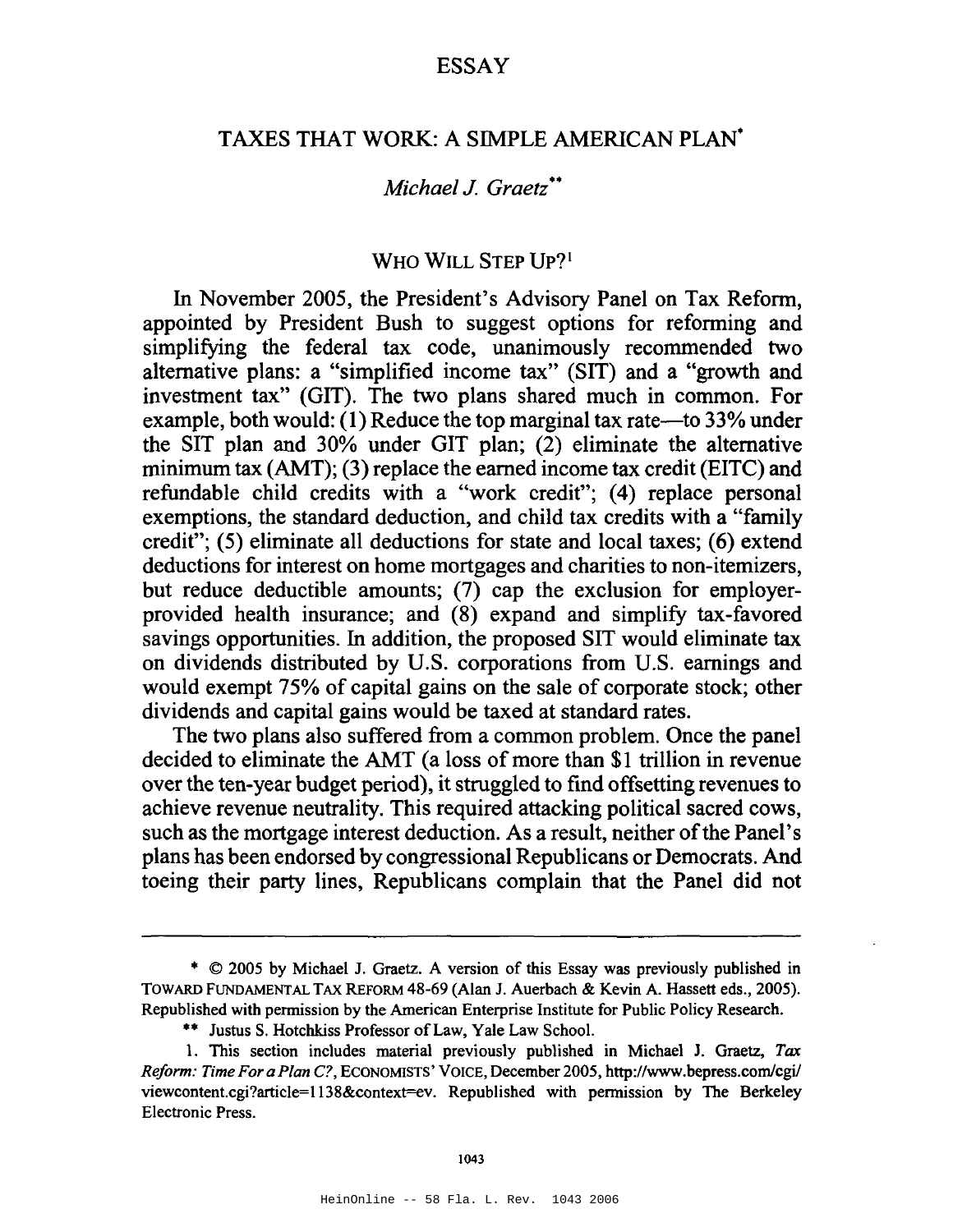recommend a greater reduction in tax rates, while Democrats criticize the Panel for favoring capital over labor income.

The Panel also considered—indeed, found worthwhile, but did not unanimously recommend—"Plan C": a partial replacement of individual and corporate income taxes with a value-added tax (VAT). This approach holds the most promise of any tax reform proposal. In fact, the VAT has been successful throughout the world, often operating alongside an income tax. I have long favored limiting the income tax to income over \$100,000 and making up the revenue lost with a VAT. This would eliminate the need for about 100 million tax returns each year, producing real simplification. And yet, despite the obvious advantages of Plan C, the question is: Does a VAT stand a chance of becoming law?

As always, the smart money is against tax reform. In 1986, the smart money bet against tax reform until the night before the new law was enacted. So the smart money doesn't always win. Beating it, however, demands extraordinary leadership from both the White House and Capitol Hill. In 1986, in addition to President Reagan's personal efforts, crucial leaders emerged in Congress from both sides of the aisle. The legislative proposals of Democrats Bill Bradley and Dick Gephardt and of Republicans Jack Kemp and William Roth, while different, pointed the way to the income tax reform that actually happened. And Republican Senate Finance Committee Chairman Bob Packwood and Democratic Ways and Means Committee Chairman Dan Rostenkowski supplied essential leadership in passing the legislation. The key question is whether members of Congress will step up this time.

The tax policy debate between Democrats and Republicans so far offers reasons for pessimism. Democrats seem to be looking to cut taxes of the poor, to provide tax breaks to the middle class for this or that expenditure, and to raise taxes for high-income people. Many Republicans seem to be looking mostly to provide more tax cuts for savers and investors, who tend to be those with higher incomes. The 1986 tax-reform coalition of supplyside Republicans and tax-reforming Democrats, which produced the revenue-neutral, distributionally-neutral, rate-lowering, base-broadening, tax-reform legislation signed by Ronald Reagan, has come completely unglued. Tax legislation during the 1990s completed the unraveling of the 1986 Tax Reform Act, which had promised, but failed to deliver, a better and simpler income tax. Republicans seem to favor a narrower tax base with low rates, Democrats a different but also narrower tax base with higher rates. Attempting to overhaul the income tax, as in 1986, does not seem a promising path.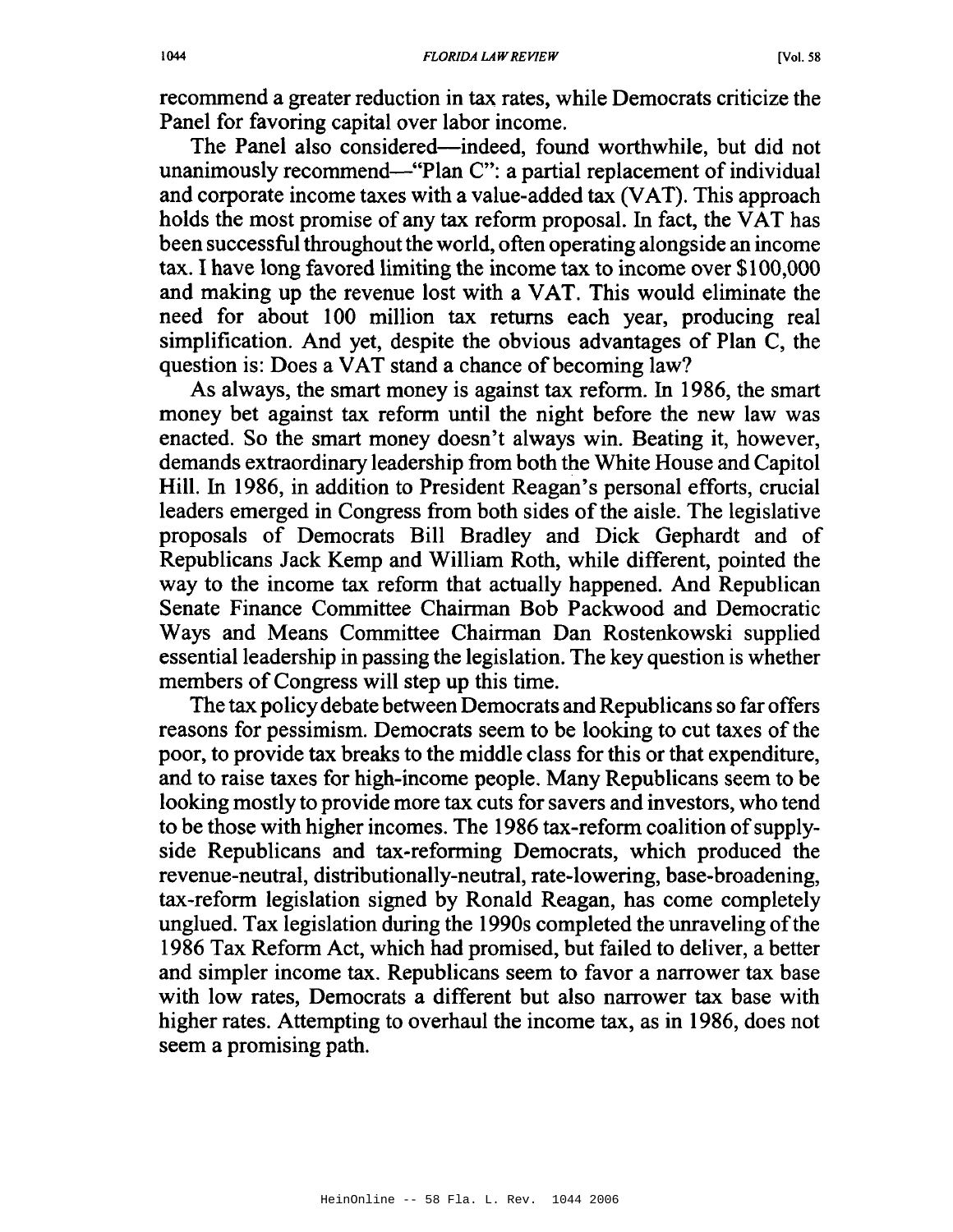#### THE INCOME TAX Is BADLY BROKEN

I remember decades ago my father taking over our dining room table, sitting there filling out his tax return off and on from about mid-February until April 15 every year. This infuriated my mother for obvious reasons. My father struggled on, viewing his duty to determine how much tax he owed the way Justice Holmes did: as the price we pay for a civilized society.

What has happened since? Substantively, the income tax is a mess. Taxpayers at every income level confront extraordinary complexity. In 1940, the instructions to the Form 1040 were about four pages long. Today the instruction booklet spans more than a hundred pages, and the form itself has more than ten schedules and twenty worksheets. The Internal Revenue Code contains more than 700 provisions affecting individuals and more than 1,500 provisions affecting businesses—a total of more than 1.4 million words—making the tax law four times larger than *War and Peace* and considerably harder to parse. The regulations contain another 8 million words, filling almost 20,000 pages. And both the Code and regulations grow fatter every year (see Figure 1).



#### **Figure 1: Tax Code Complexity2**

2. Calculations for this figure are based on previous versions ofthe Internal Revenue Code and Treasury Regulations, as published in the United States Code and Code of Federal Regulations. *See also* STAFF OF J. COMM. ON TAXATION, 107TH CONG., STUDY OF THE OVERALL STATE OF THE FEDERAL TAX SYSTEM AND RECOMMENDATIONS FOR SIMPLIFICATION (Comm. Print 2001),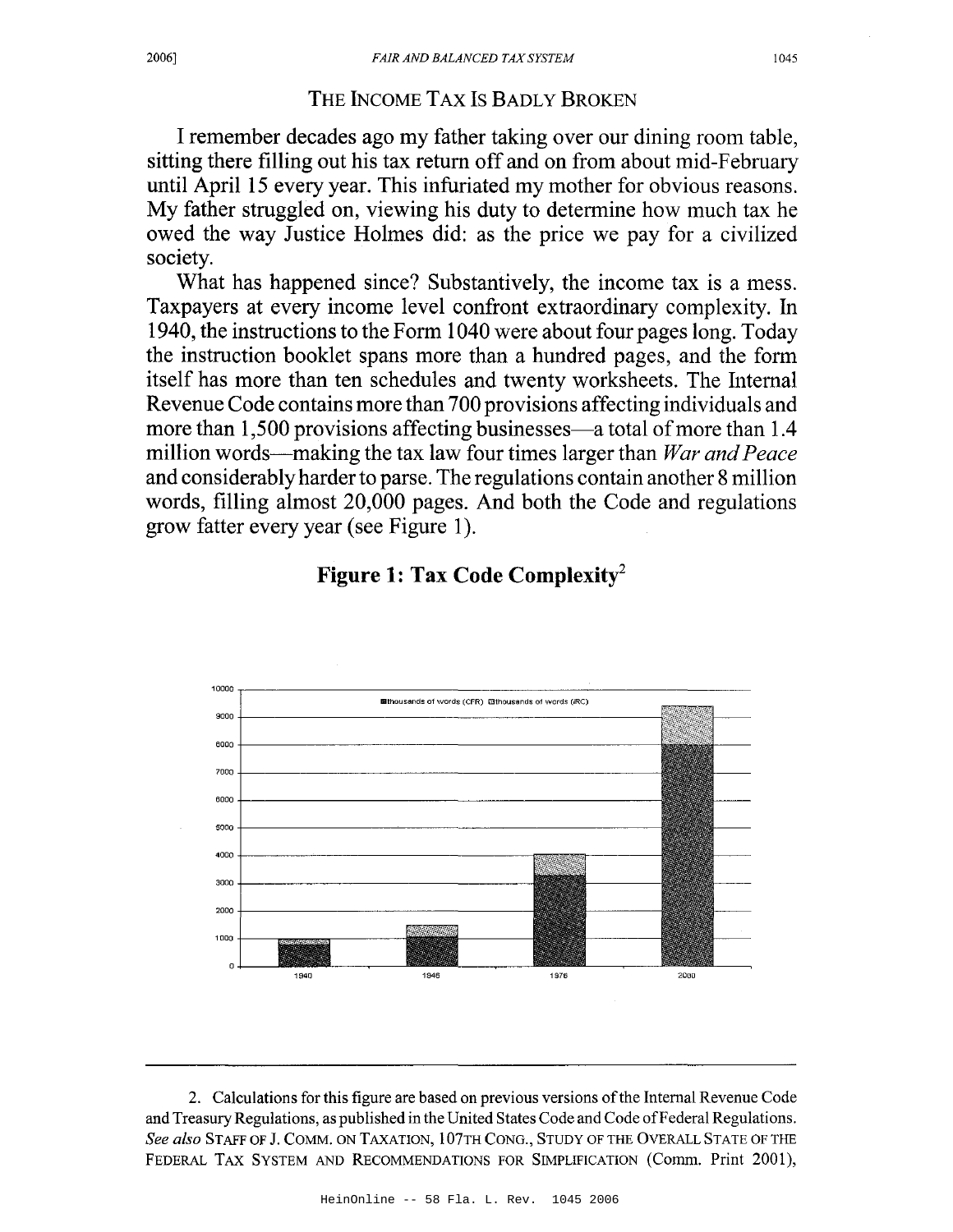In America today, very few people share my Dad's attitude toward taxes. Many feel like "chumps" if they pay the taxes they legally owe. Young people, especially, admit that they feel no compunction about filling out their tax forms dishonestly. And the Internet has facilitated growth of the "tax deniers" movement—people who spread their rejection of the legitimacy of any income tax requirements, including the requirement for employers to withhold taxes on their employees' wages. When the IRS shuts down one Internet site, more replace it.

We are moving inexorably toward a crisis of compliance with our income tax. Filing a tax return no longer links the American people to their government. Instead, it is just one more commercial operation. H&R Block, Jackson-Hewitt, Turbotax, and a legion of accountants sit between Americans and their government.

Congressional Republicans and Democrats, along with everypresident, now use income tax incentives the way my mother employed chicken soup, as a magic elixir for every economic or social ill. If the nation has a problem in access to education, child-care affordability, health insurance coverage, retirement security, or the financing of long-term care, to name just a few, an income tax deduction or credit is supposedly the answer.

The competition to give tax breaks for this or that expenditure has badly broken the income tax. It is way too complicated; estimates suggest ordinary citizens and businesses waste about \$125 billion every year—thirteen cents for every dollar collected—trying to comply with it, or to avoid it.<sup>3</sup>

At the same time, the IRS is now incapable of administering and enforcing the income tax law. The fundamental problem is that it is being asked to do too much. Having to administer the EITC—the nation's wage subsidy for low-income workers---has diverted IRS audit resources away from corporate and high-income individual returns, leading to headlines that the agency is targeting the poor for audits. The IRS routinely processes more than 130 million individual and corporate income tax returns and nearly 1.5 billion information documents each year. It is also supposed to issue regulations promptly implementing frequent and massive legislative changes, to ferret out and deter income-tax protestors and corporate tax shelters, to halt tax evasion, and to bring the underground economy to the surface. The IRS cannot do all of these things well. Many it cannot do at all.

Then, there is the train wreck coming down the tracks. The AMT, if left unchanged, will soon be imposed on more than 30 million Americans.

*available at* http://www.house.gov/jct/5-3-01vo12.pdf.

<sup>3.</sup> Joel Slemrod, Presentation to the President's AdvisoryPanel on FederalTaxRefonn: The Costs ofTax Complexity (Mar. 3, 2005), *available at* http://www.taxrefonnpanel.gov/meetings/ docs/slemrod\_03032005.ppt.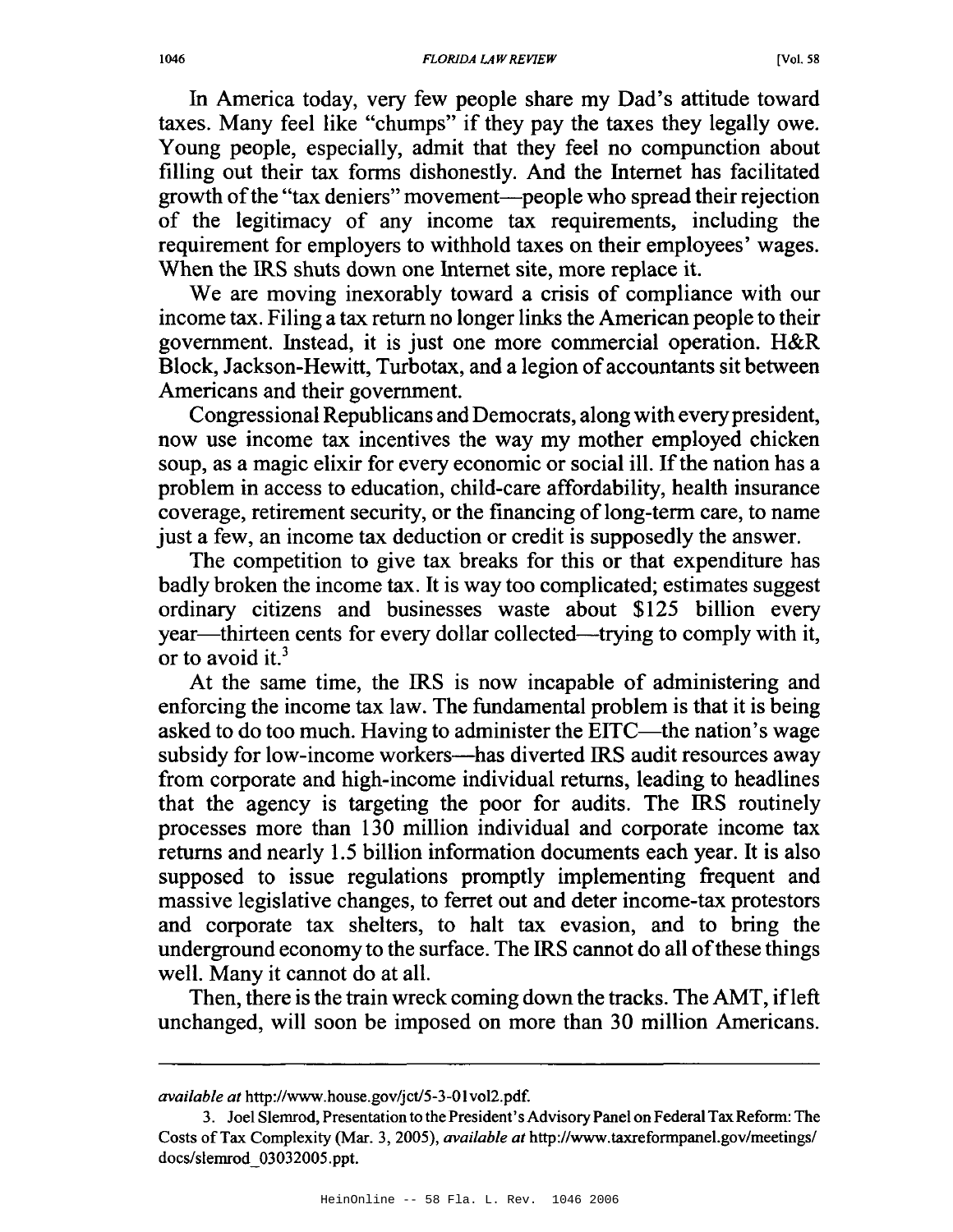Tens of millions of people will have to struggle to calculate twice—with different rates and different bases—what income tax they owe. The cost of fixing this problem-perhaps \$1 trillion over ten years-is why Congress, since 2001, has simply postponed it. The pony in this manure is that the coming AMT disaster offers politicians a terrific opportunity to make some major improvements in our nation's tax system.

It's not surprising that the American people now say the income tax is the worst tax in the U.S. system. For a long time—until  $1978$ —the income tax was regarded by the American people as the nation's best tax.<sup>4</sup>

How can anyone remain optimistic about fixing the income tax without radical surgery? Even those who applauded the 1986 Act as a wildly successful tax reform must concede now that this legislation was not a stable solution. Over time, its broad base and low rates have been transformed into a narrower base with higher rates. What the nation needs is a new and better tax system, one that is far simpler, fairer, and more conducive to economic growth.

If tax reformers are truly serious about getting the IRS out of the lives of the American people, they must place tax simplification at the top of the agenda. But in Congress, simplification is not a priority. Democrats are primarily concerned with maintaining a progressive tax system, while many Republican tax-cutters want to eliminate all taxes on wealth and capital income-they say to spur economic growth.

President Bush has said that any tax reform must be revenue-neutral, maintain a progressive tax system, and promote economic growth. He has emphasized that "simplification would be the goal" of any changes to the tax code.<sup>5</sup> But the specifics of his plan are unknown. Will he propose tinkering with the income tax? Or will he go for a flat-rate tax on what people consume or on wages only, exempting all savings or investment income? Or will Bush propose the favorite plan of some congressional Republicans-complete replacement of the income tax with a national sales tax?

Unfortunately, despite their cleverness, the proposals for broad change that have recently been circulating in the Congress—ideas like the "flat" tax and a national sales tax (which its proponents have somehow labeled the "fair tax"}-are essentially unrealistic. They supply nice vehicles for railing against the current system and for making political points, but they fail to offer genuine alternatives. This is no time to play Pollyanna.

<sup>4.</sup> MICHAEL 1. GRAETZ, THE DECLINE (AND FALL?) OF THE INCOME TAX 3-4 (1997).

<sup>5.</sup> President George W. Bush, Press Conference (Nov. 4, 2004) (transcript available at http://www.whitehouse.gov/news/releases/2004/11/20041104-5.html).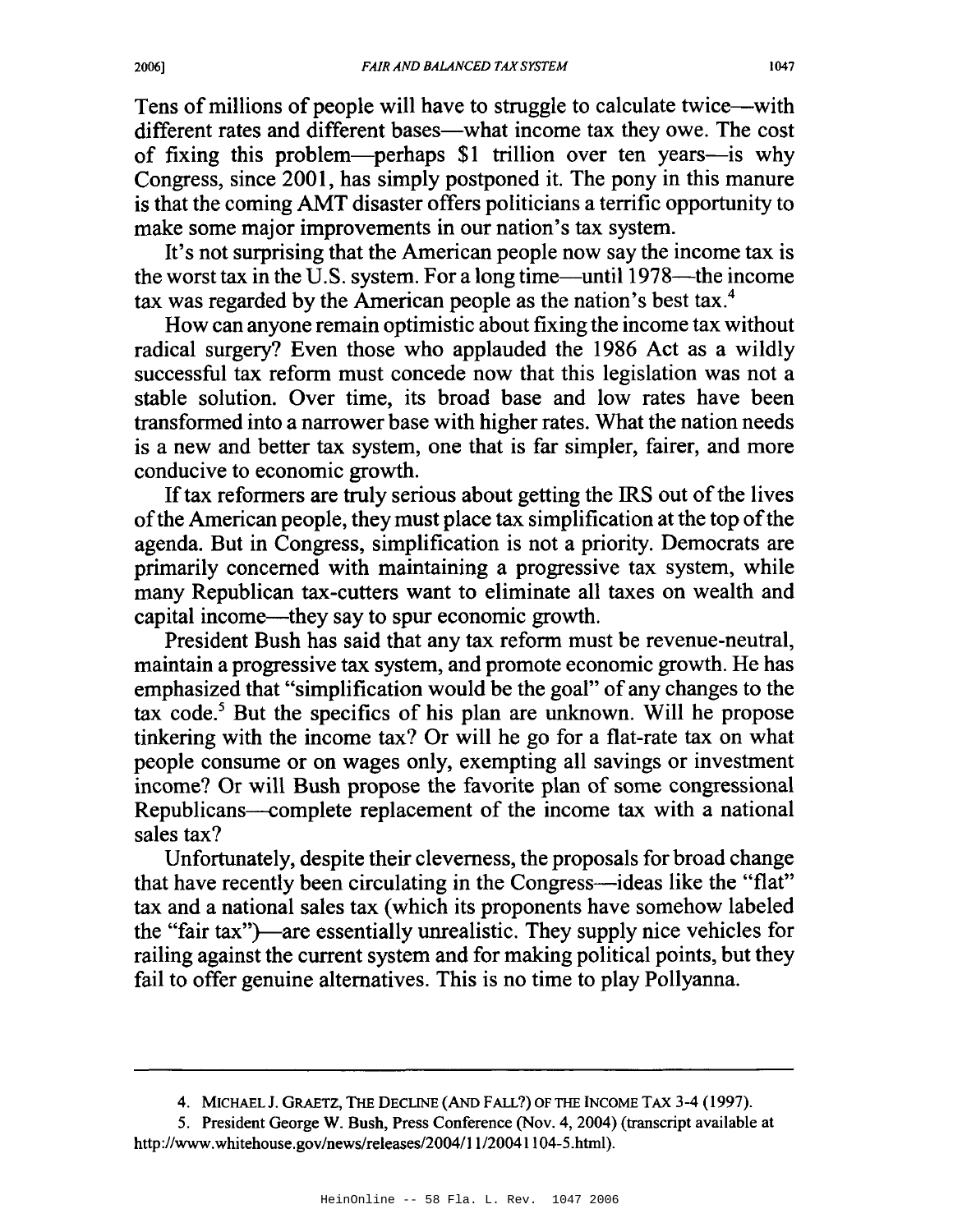# THE "FLAT TAX," A NATIONAL SALES TAX, AND A PROGRESSIVE CONSUMPTION TAX ARE NOT REALISTIC ALTERNATIVES

Flat-tax advocates trumpet their claim that they would shrink the individual tax return to fit on a postcard. But given Congress's propensity for enacting tax breaks to encourage particular expenditures or activities, it is foolish to believe that a flat tax—which would require all wage earners to file tax returns--would stay flat or simple for very long. The political allure of giving Americans tax breaks for specific expenditures or investments is catnip to both Congress and the White House. The Form 1040 itself could once have fit on a postcard.

Nor does the idea of taxing only people's wages seem likely to sit well with the American public over time. The belief that it is unfair to tax only wages, and not income from wealth, is what led this country to add the Sixteenth Amendment to our Constitution.

Politically, the flat tax's greatest weakness is its treatment of exports and imports-taxing exports, while exempting imports-which makes it anathema to American businesses.6 Notwithstanding economists' widespread agreement that exchange-rate adjustments will offset this disadvantage, American producers will not stand for a consumption-based tax reform that taxes U.S. production, no matter where the goods are consumed, but fails to tax foreign production of goods consumed in the United States. Its treatment of international commerce—which is required under the General Agreement on Trade and Tariffs (GATT)—is alone enough to doom the flat tax politically.

Proponents of replacing the income tax with a national sales tax have labeled their proposal the "fair tax" and are spending millions of dollars to build grass-roots support. And quite a few congressional Republicans have cosponsored legislation endorsing this idea. But there is no reason to believe that any government can collect a retail sales tax at the high rates necessary to replace the income tax completely. Only six countries have ever adopted retail sales taxes at rates of 10% or more; none currently exists.<sup>7</sup> The temptations for retailers to pocket the money are just too great. This is why more than a hundred nations have instead adopted value-added

<sup>6.</sup> Most sales or value-added taxes are levied only on consumption that takes place within the country. Exported goods are exempt from the tax. These exemptions are not available under a flat tax, which would tax the entire value of goods manufactured in the United States whether sold here or abroad, but would tax only the U.S. markup of imported goods manufactured abroad. Economists do not regard this as significant because they expect exchange rates to adjust to compensate for this difference. Business owners, on the other hand, perceive a major competitive advantage for imports and will exert their political muscle to oppose such a regime.

*<sup>7.</sup> See* Slemrod, *supra* note 3, at 7.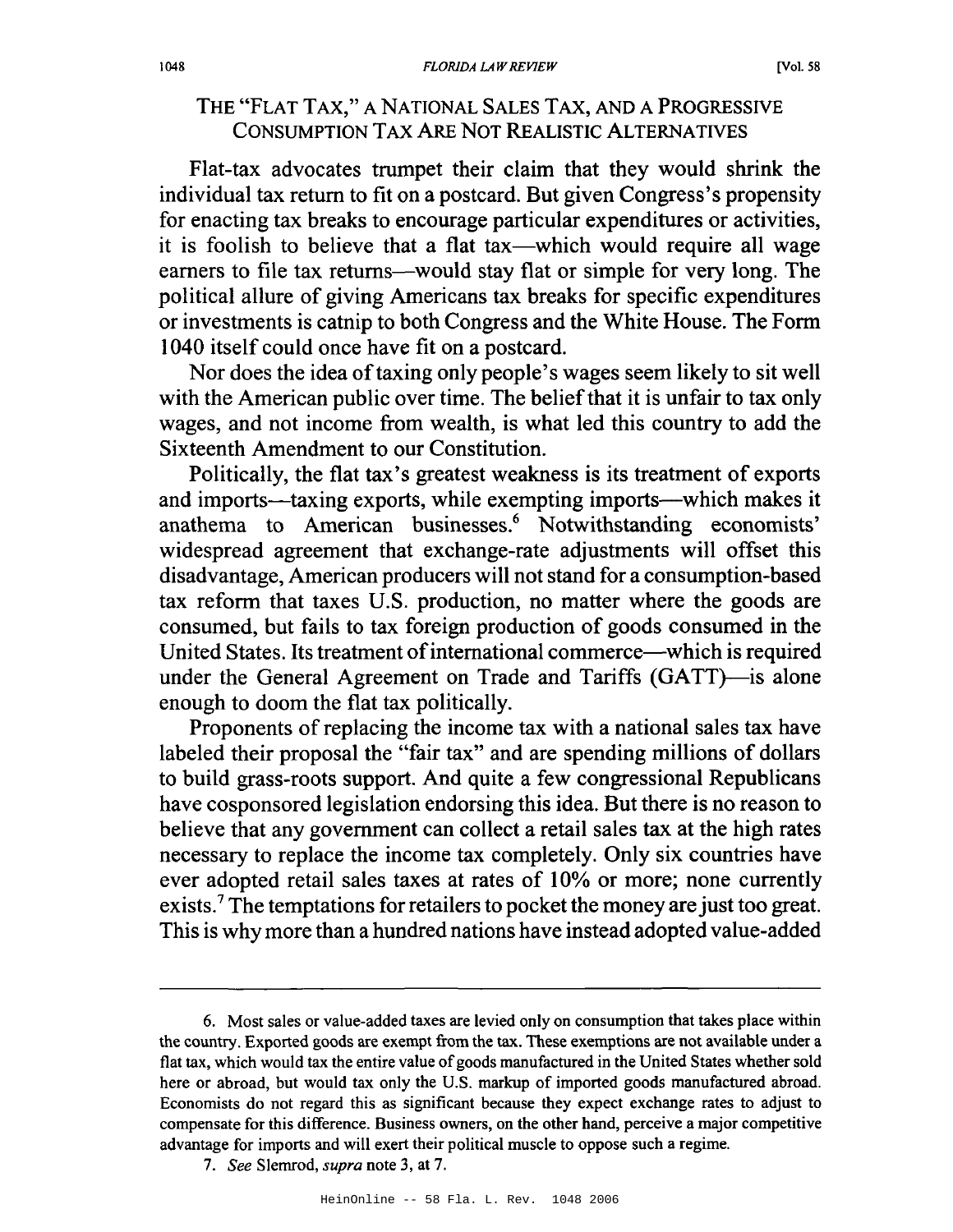taxes, which are similar to sales taxes economically, but are collected at all stages of production.

Like the flat tax, the national sales tax plan would undermine both private employer-based pensions and health insurance. By eliminating any incentives for either, it would threaten employers' provision of both, which is how most families get their retirement savings (other than Social Security) and their health insurance coverage. Both of these plans would also eliminate any incentives for charitable contributions or home ownership, contrary to President Bush's insistence that such benefits be retained.

But despite its serious shortcomings, do not underestimate the political forces behind this so-called "fairtax" movement. They resemble the forces that started the effort to repeal the estate tax in the early 1990s. We now know that the failure to take such a political movement seriously can be very costly to its opponents.<sup>8</sup>

Since all reporting of sales taxes would be done by retail businesses and no individual returns would be required, a national sales tax would offer genuine simplification for American families. The rub, however, is that complete replacement of the income tax with a national sales tax would provide a large tax reduction for the country's wealthiest people. Like the flat tax, a national sales tax that completely replaces the income tax would unacceptably shift the tax burden away from those with the greatest ability to pay to families with less income. This plan is simply not fair. But there is no "truth-in-labeling" requirement in politics.

Thirty years ago, Dan Throop Smith, a Harvard economist who had served as the Treasury Department's top tax adviser during the Eisenhower administration, accepted the invitation of his daughter, a teacher, to visit her one-room school in Montana.<sup>9</sup> To get a better handle on tax equity, Smith asked three children what would be a fair tax on a family with an income of \$5,000, if a family with an income of \$2,000 paid a tax of \$200.

The first child replied that \$500 would be fair, thereby showing a predisposition for proportional burdens and perhaps a desire to make use of a newly acquired familiarity with percentages.<sup>10</sup> A second child immediately disagreed, adding the comment that the payment should be more than \$500 because "each dollar isn't so important" to the family with the larger income.<sup>11</sup> A third child agreed with the second, but with the

*<sup>8.</sup> See* MICHAELJ. GRAETZ& IAN SHAPIRO, DEATHBY ATHOUSAND CUTS: THE FIGHT OVER TAXING INHERITED WEALTH 99-117 (2005) (explaining the ineffectiveness ofthe resistance to the estate tax repeal movement).

<sup>9.</sup> Dan Throop Smith, *High Progressive Tax Rates: Inequity and Immorality?,* 20 U. FLA. L. REv. 451,451-63 (1968).

*<sup>10.</sup> Id.* at 452.

<sup>11.</sup> *Id.*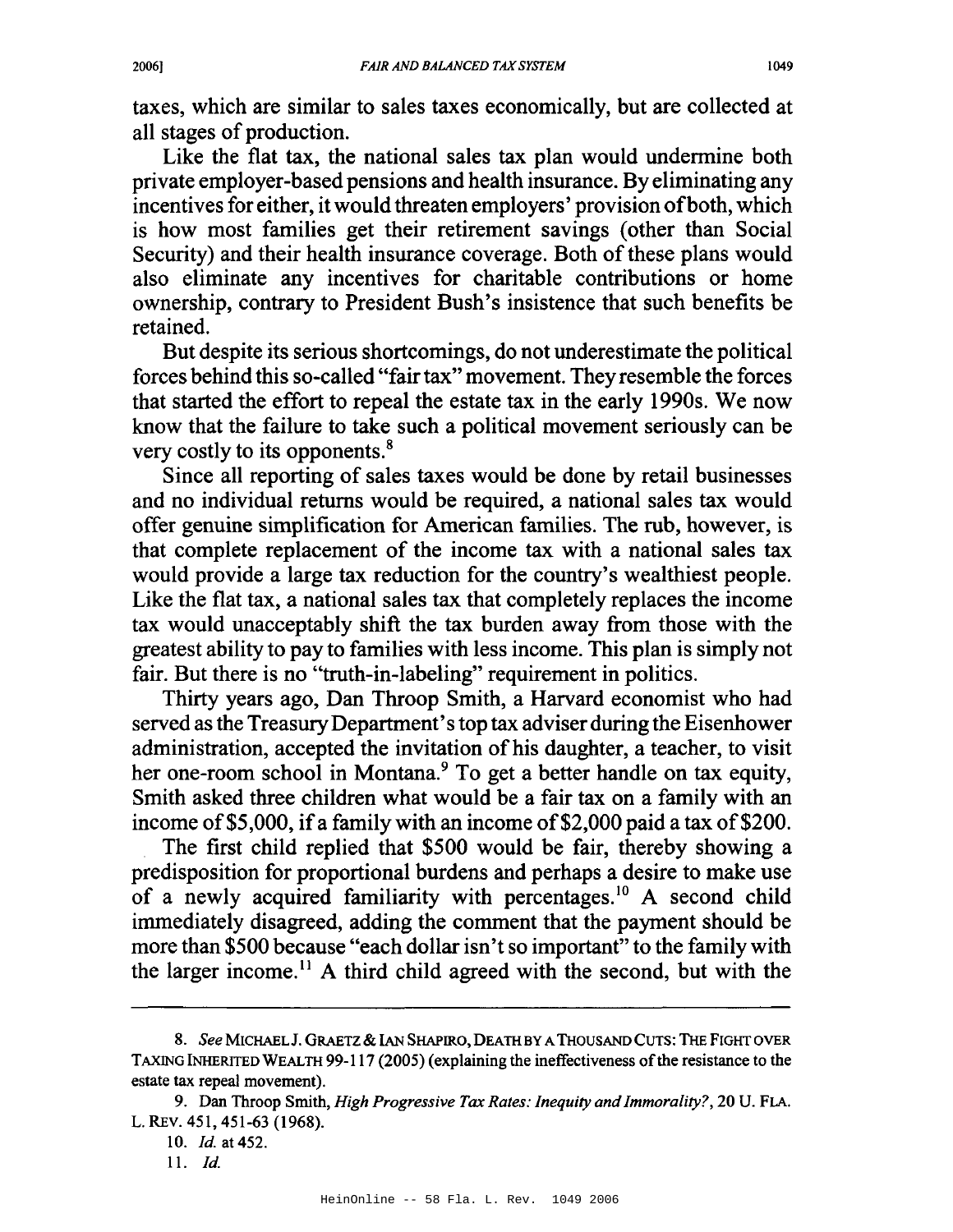reservation that the additional tax over \$500 shouldn't be "too much more or they won't work so hard."12 Smith subsequently relayed this story in a scholarly article, adding: "Elaborate theoretical structures concerning . diminishing utility and incentives and disincentives are all really refinements of the quasi-intuitive opinions of those children and may not lead to any greater certainty."<sup>13</sup>

Shortly after the publication of my book, *The Decline (and Fall?) of the Income Tax,* which retells Smith's story, my daughter's fifth-grade teacher asked me to visit her classroom to talk about it. While there, 1 repeated Dan Throop Smith's experiment. 1asked the identical question, and, remarkably, the first three students to speak gave the identical answers in exactly the same order. The intuitions about progressive taxation of children of the 1990s in a large New Haven, Connecticut school mirrored precisely those of the Montana children in the 1960s. After 1told them that they had given exactly the same answers in exactly the same order as did children more than three decades earlier in a oneroom Montana schoolhouse, a number of them wrote to me remarking how "cool," "neat," "amazing," and "weird" that was.<sup>14</sup> One concluded, "I guess that must be fair, if both of the schools got the same answers. $15$ 

These two experiments should serve as a caution to those who believe that the American public will view as fair replacing a progressive tax on income with a flat-rate tax on consumption. That sentiment will last only until the second child speaks.

The current income tax is a horrible mess. But in the course ofradically restructuring our tax system, we should not enact a massive tax reduction for the country's wealthiest people—those who least need such relief--while increasing taxes for those with less income or wealth. To avoid such a shift in tax burdens, while making the tax system more favorable to savings, Republican Senator Pete Domenici and Democratic Senator Sam Nunn in the 1990s offered a combination of a value-added tax on businesses and a progressive individual consumption tax as a replacement for the income tax. The Nunn-Domenici plan foundered, however, because of its inability to solve problems of transition from an income tax to the progressive consumption tax and its failure to tax consumption financed with borrowing. In combination, these two problems allowed people with assets or the ability to borrow to avoid the

<sup>12.</sup> *Id.* 

*<sup>13.</sup> [d.*

<sup>14.</sup> Michael J. Graetz, *Your Tax Dollars at Work: Why U.S. Tax LawNeeds to be Changed,* 48 EMORY L.J. 849, 859 (1999).

<sup>15.</sup> [d.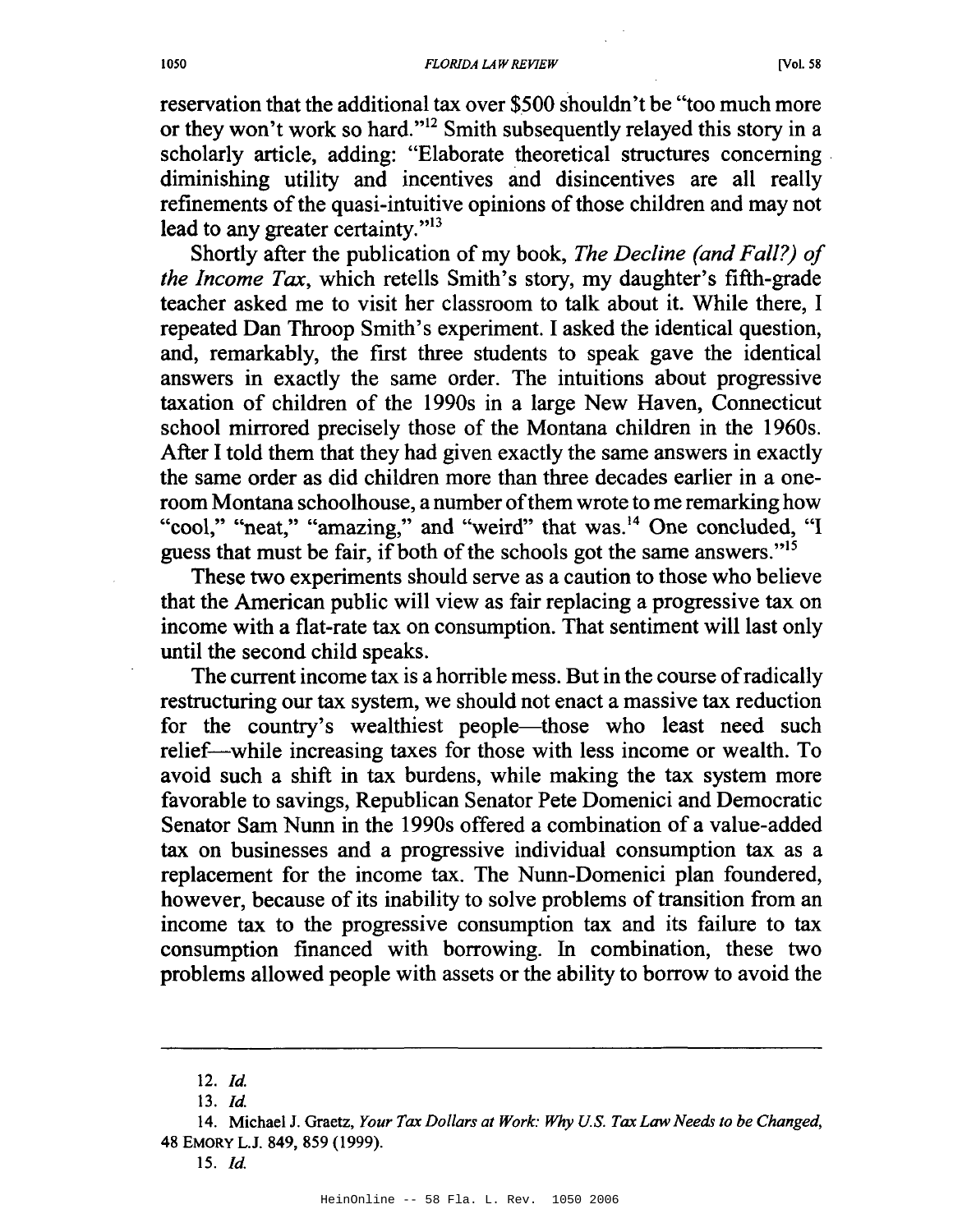$\text{tax.}^{16}$  The personal tax was essentially a personal tax on wages, but by borrowing for consumption and reinvesting the proceeds of asset sales, people could have sheltered even the wage tax. Senators Nunn and Domenici also concluded that it was necessary to retain a number of existing income-tax preferences, including, for example, the exemption for interest on state and local bonds. This created additional opportunities to consume tax-free. The Nunn-Domenici experiment suggests that enacting a coherent progressive personal tax on consumption is probably not politically viable. This is hardly surprising, since no other nation relies on such a tax.

There are many other tax-restructuring options. The Committee for Strategic Tax Reform, led by Ernie Christian and Gary Robbins, for example, has proposed what it calls five easy pieces: (1) lowering capitalgains rates; (2) eliminating the double tax on corporate earnings; (3) allowing 100% of business investment to be expensed; (4) expanding Roth-type lRAs for savings; and (5) moving to a territorial corporate tax that exempts all foreign income.<sup>17</sup> Like the other ideas I have described, this plan would remove tax burdens on wealth or income from wealth and shift burdens to labor income. The reason these particular changes seem easy to their proponents is that they involve only incremental changes in the income tax, and every one of these pieces, except the last, is a major revenue loser. Like virtually all income tax proposals, they offer little promise ofgenuine simplification. They also are targeted to benefit higherincome people and corporations. Their proponents never describe how they plan to pay for these changes-how to offset the revenue losses—because if they did, these "easy pieces" would become a good bit harder to enact.<sup>18</sup> Perhaps we are simply supposed to have faith that

*<sup>16.</sup> See, e.g.,* Martin D. Ginsburg, *Life Under a Personal Consumption Tax: Some Thoughts on Working, Saving andConsuming inNunn-Domenici 's Tax World,* 48 NAT'LTAXJ. 585,585-602 (1995); Alvin C. Warren, Jr., *The Proposalfor an 'UnlimitedSavings Allowance,'* 68 TAX NOTES 1103, 1103-08 (1995).

*<sup>17.</sup> See* Cesar V. Conda, *Five Easy Pieces,* NAT'L REv. ONLINE, Sept. 14, 2004, http://www.nationalreview.com/nrof comment/conda200409140832.

<sup>18.</sup> To avoid some of the revenue cost of the "five easy pieces," and perhaps also to prevent the "tax arbitrage" that might otherwise be possible under this plan, *see* Alvin C. Warren, Jr. & Alan J. Auerbach, Comment, *Tax Policy and Equiment Leasing After TEFRA,* 96 HARv. L. REv. 1579, 1579-98 (1983), some have suggested combining expensing ofbusinessinvestments with the "comprehensive business income tax" (CBIT) idea for taxing businesses offered by Treasury in 1992. *See* U.s. DEP'T OF THE TREASURY, INTEGRATION OF THE INDNIDUALANDCORPORATE TAX SYSTEMS: TAXINGBUSINESS INCOMEONCE (1992), *available at* http://www.ustreas.gov/offices/taxpolicy/library/integration-paper/. With expensing, CBIT may be just another variation of a subtraction-method VAT, along the lines of the flat tax or David Bradford's "X Tax." See David F. Bradford, *A Tax Systemfor the Twenty-first Century, in* TowARD FUNDAMENTAL TAX REFORM,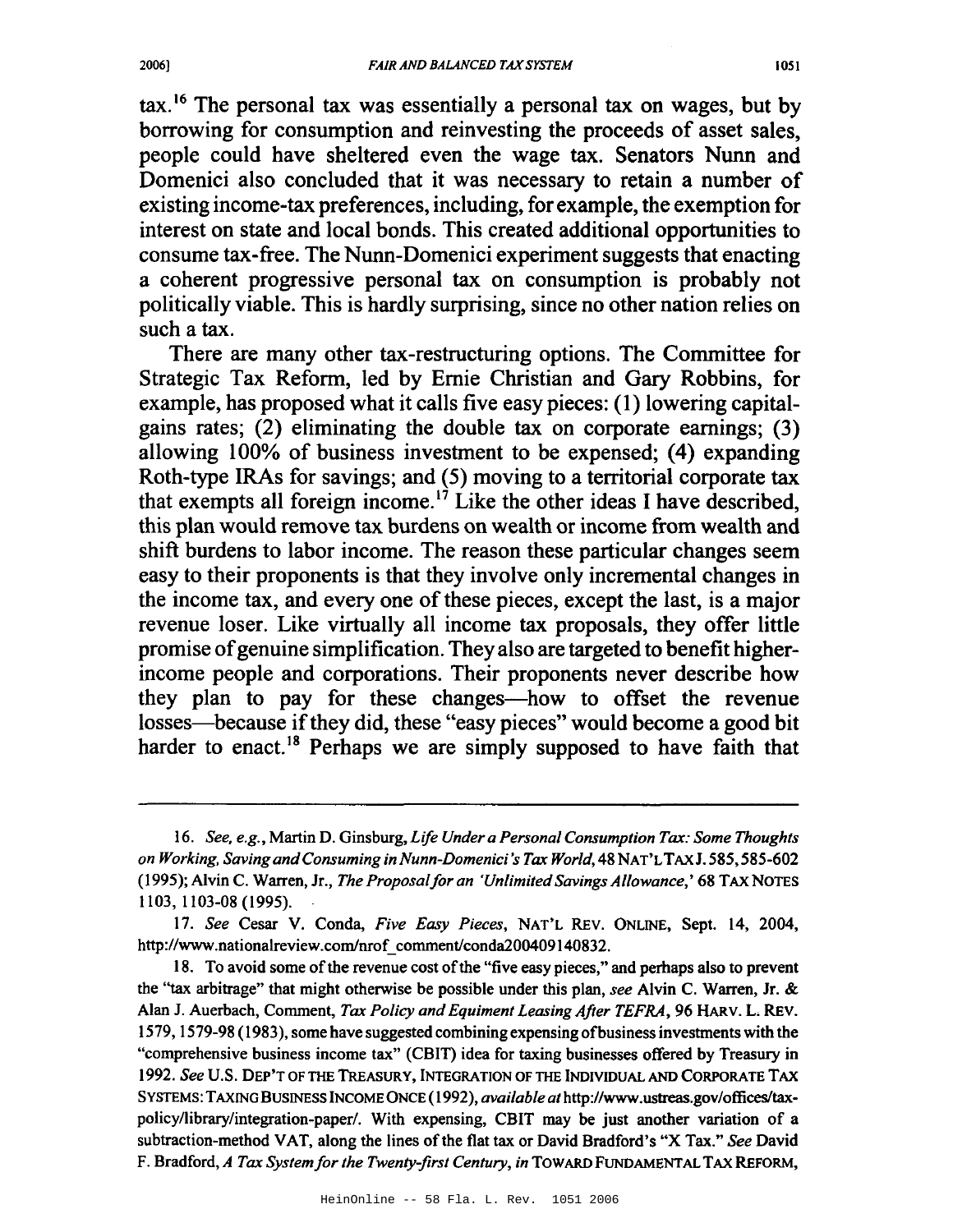increases in economic growth will take care of this new, large revenue hole.

#### A SIMPLE AMERICAN PLAN

We can achieve low tax rates and a much simpler tax system by replacing most of the income tax with a tax on consumption. In the process, we should return the income tax to its pre-World War II status-a low-rate tax on a relatively thin slice of higher-income Americans. Whittling down the income tax could be financed by enacting a VAT, a consumption tax commonly used throughout the world. A VAT imposed at a 10-14% rate could finance an exemption from income tax for families with \$100,000 of income or less and would allow a vastly simpler income tax at a 20-25% rate to be applied to incomes over \$100,000. In combination, these two taxes would produce revenues roughly equivalent to the current income tax (see Table 1).<sup>19</sup> And this proposal, unlike the "flat tax," the "fair tax," and other such proposals, is essentially distributionally neutral. It would not dramatically shift the tax burden away from high-income families to middle- and lower-income families. Also, rather than relying on tax structures like the flat tax and progressive consumption taxes, which were invented in ivory towers and are largely untested in today's economy, this plan combines two of the world's most common tax mechanisms, while exploiting our nation's substantial economic advantages.

Here's the proposal. It contains four pieces, but I don't claim they're easy.

The Individual Income Tax. Increase the AMT exemption for married couples to \$100,000 (\$50,000 for singles), and index the exemption for inflation so we never find ourselves back in the position we are in today. Lower the AMT rate to 20-25% and repeal the regular income tax. Everybody seems to want to repeal the AMT; let's repeal the regular income tax instead.2°

II, 11-33 (Alan J. Auerbach & Kevin A. Hassett eds., 2005). Without expensing, CBIT would be a unique form of income tax, taxing interest payments at source rather than residence, unlike any of our tax treaty partners.

<sup>19.</sup> For further detail,see Michael J. Graetz, *100 Million Unnecessary Returns: A Fresh Start for the U.S. Tax System,* 112 YALE L.J. 261,261-310 (2002).

<sup>20.</sup> Ifthe AMT were to serve as the income tax, certain changes would be necessary. For example, expenses of earning income, including employees' business expenses and investment expenses, should be deductible. The \$100,000 exemption should make other personal exemptions and credits for children unnecessary. Deductions might or might not be allowed for state and local taxes.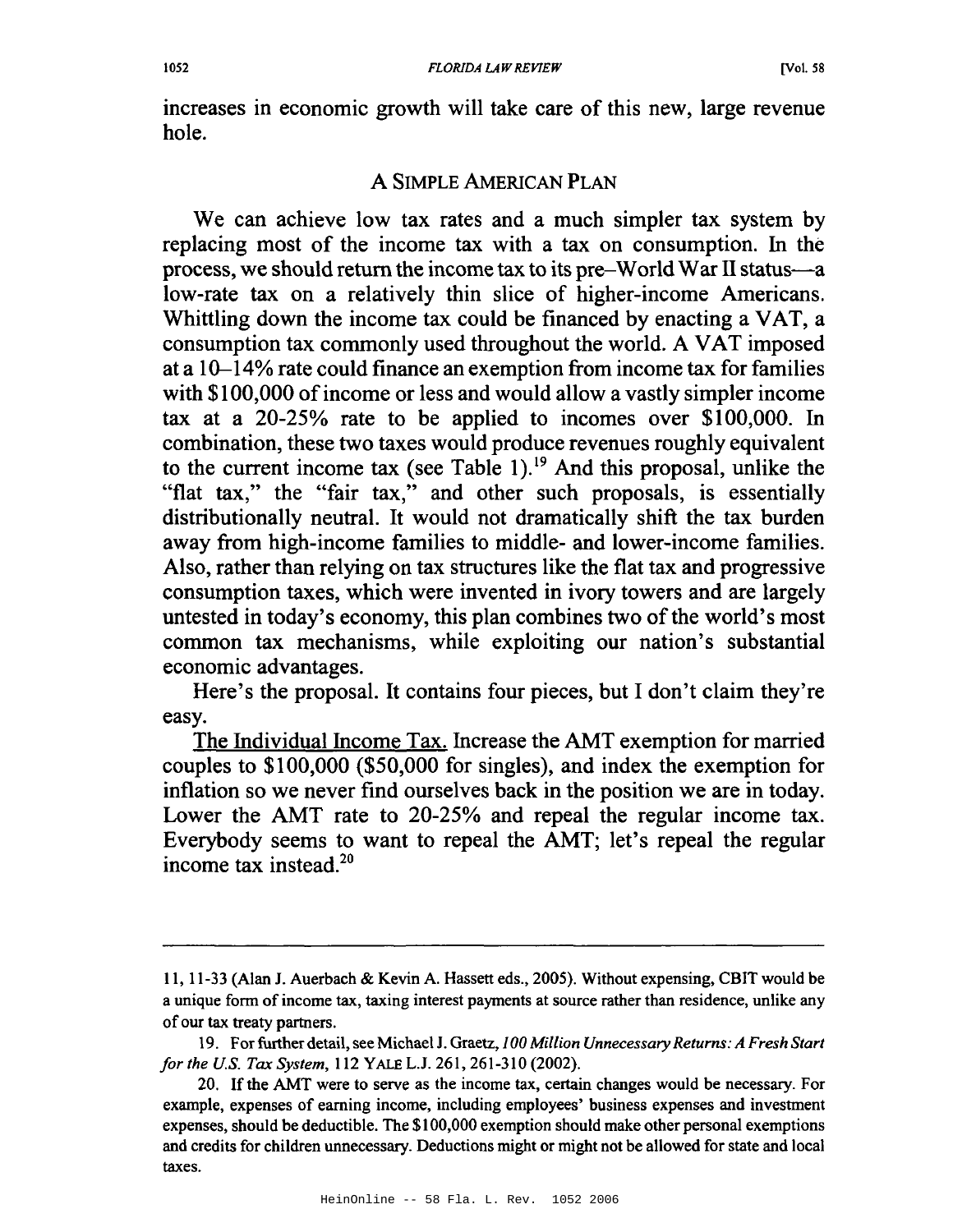This would free about 150 million families from filing income tax returns. They would have no dealings at all with the IRS. A low flat rate of tax would be imposed on the taxable income of high-income individuals. The income tax that would remain for high-income taxpayers would be shrunken and simplified substantially. The marriage penalties of the existing income tax would be eliminated. Most of the special income tax credits and allowances that now crowd the tax code and complicate tax forms would be repealed. But the deductions for charitable contributions, home mortgage interest and large medical expenses would be retained. In addition, employers would continue to have income tax incentives to provide their employees with retirement savings plans and health insurance. IfCongress desires, a deduction could be allowed for state and local taxes. Congress could tax capital gains at the standard 20-25% rate or maintain a lower rate. Likewise, Congress could retain the special 15% rate on dividends or adopt the original 2003 proposal of President Bush, eliminating dividend taxes completely when corporate taxes are paid.

The Corporate Income Tax. Lower the corporate rate to 15-20%, and more closely align book and tax accounting. Only with greater book-tax conformity will we ever really solve the tax shelter problem that has plagued the corporate income tax for decades.

An identical corporate and top individual rate, along with fewer differences between book and tax measurements of income, would allow major simplification of business taxation. Where Congress wants to maintain book-tax differences, such as for depreciation, research and development expenses, and foreign taxes, these differences would be made explicit. The corporate alternative minimum tax would be repealed. By adopting identical tax rates under the individual and corporate income taxes, the income of small corporations could be taxed on a flow-through basis, thereby eliminating the separate corporate tax for many small businesses and taxing their income directly to their owners. This would allow small business income to qualify for the \$100,000 income tax exemption, and the taxation of small-businesses could be greatly simplified. The corporate income tax would apply only to large, publicly held companies.

Enact a Value-Added Tax. To replace the revenues just lost, enact a value-added tax at a 10-14% rate. A VAT has effects similar to a sales tax, but a value-added tax is collected at all stages of production, so it is difficult to evade. This is a realistic tax used by more than 120 countries on five continents.

Businesses with gross receipts of less than \$100,000 annually (which account for nearly 80% of the country's 25 million businesses) should be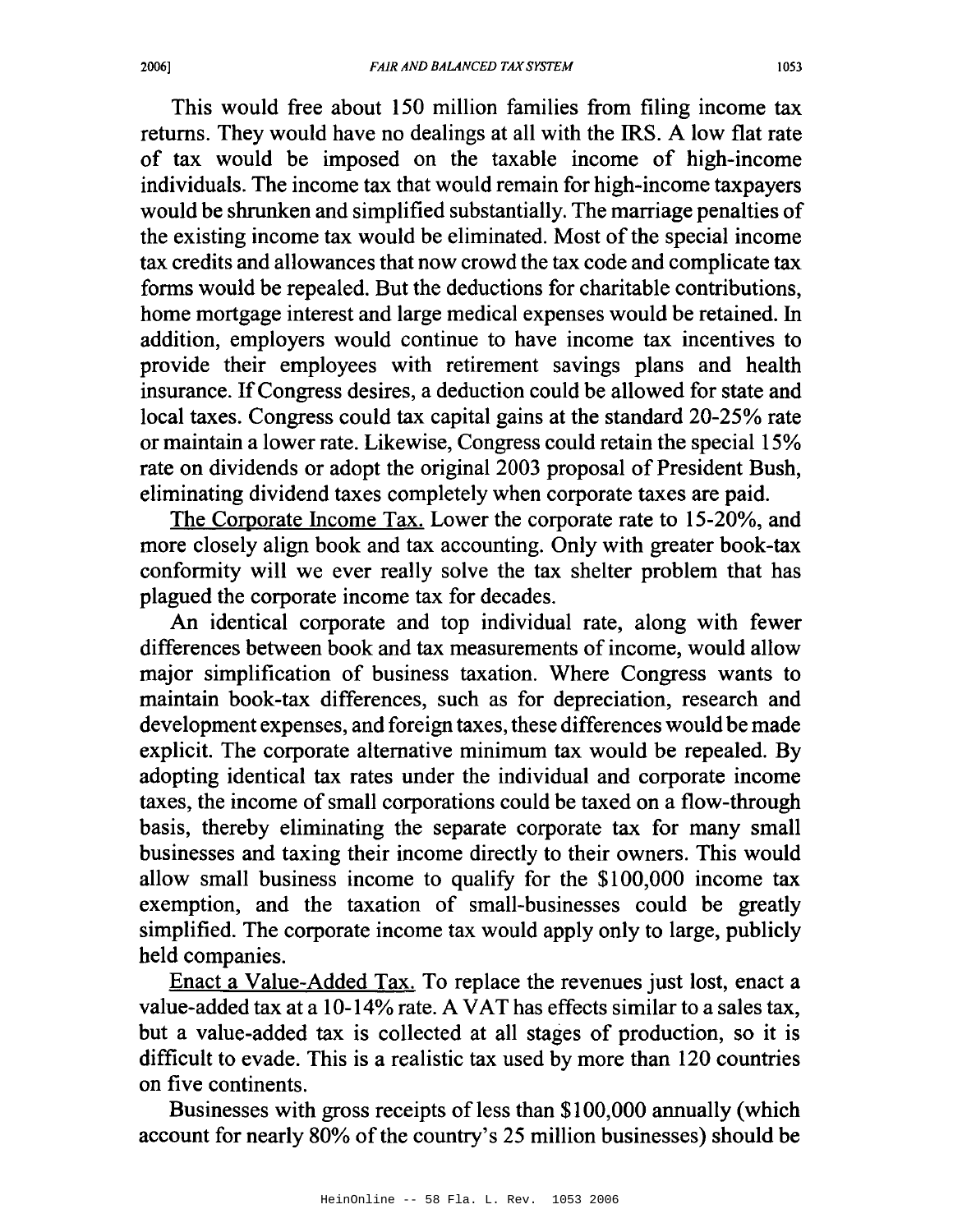exempt from collecting VAT or filing returns. Such an exemption would reduce the number ofVAT returns to about 5.5 million. An exemption for small businesses would also relieve them from the costs of compliance, and the tax collector from chasing after small amounts of tax. European VATs tend to impose compliance costs about one-fourth to one-third as large as our income tax.<sup>21</sup>

In order to keep the tax rate as low as possible, the VAT tax base should be broad, covering nearly all goods and services. A broad VAT tax base with a single tax rate would minimize its economic distortions, and limiting exemptions would simplify compliance and administration.<sup>22</sup> Expenditures on education and religion would be exempt from the consumption tax, as would much expenditure for health care. However, rather than exempting food or clothing, as many foreign VATs and state sales taxes do to reduce the tax burden on necessities, low-income people should be protected from tax increases through an offset of their payroll tax liabilities.<sup>23</sup>

Many countries that have enacted value-added taxes do not require retailers to state separately the amount of tax imposed on the goods they sell; the tax is buried in the price of products. But this weakness is easily cured by Congress simply requiring that the total amount of tax be separately stated whenever goods or services are sold.

There are a variety of methods for imposing and collecting such a consumption tax. The best alternative is a so-called credit- or invoicemethod VAT of the sort used predominantly throughout Organization for Economic Co-operation and Development (DECD) nations.<sup>24</sup> Experience demonstrates that such a tax works well. Sellers of goods and services collect taxes and receive credits for VAT paid on their purchases. This allows tax revenues to be collected regularly throughout the year from companies at all levels of production, rather than just from retailers,

<sup>21.</sup> *See* Slemrod, *supra* note 3, at 7.

<sup>22.</sup> A broad, but realistic, consumption tax base would include 50-60% ofthe nation's gross domestic product, less than the percentage of consumption taxed in some nations, but higher than the OECD average, which is about 40% of gross domestic product. See LIAM EBRILL ET AL., THE MODERN VAT 40-42,43,46 (2001).

<sup>23.</sup> Alternately, the payroll tax offset might be combined with some VAT exceptions for necessities.

<sup>24.</sup> EBRILLET AL., *supra* note 22, at 20. A "subtraction-method" VAT, in which value added by each firm is calculated by subtracting allowable purchases from receipts, has often been offered as an alternative. In the United States, this may well be because a subtraction-method VAT looks more like an income tax. Like a credit-method VAT, a subtraction-method VAT must adopt some mechanism to protect low- and moderate-income taxpayers from a tax increase.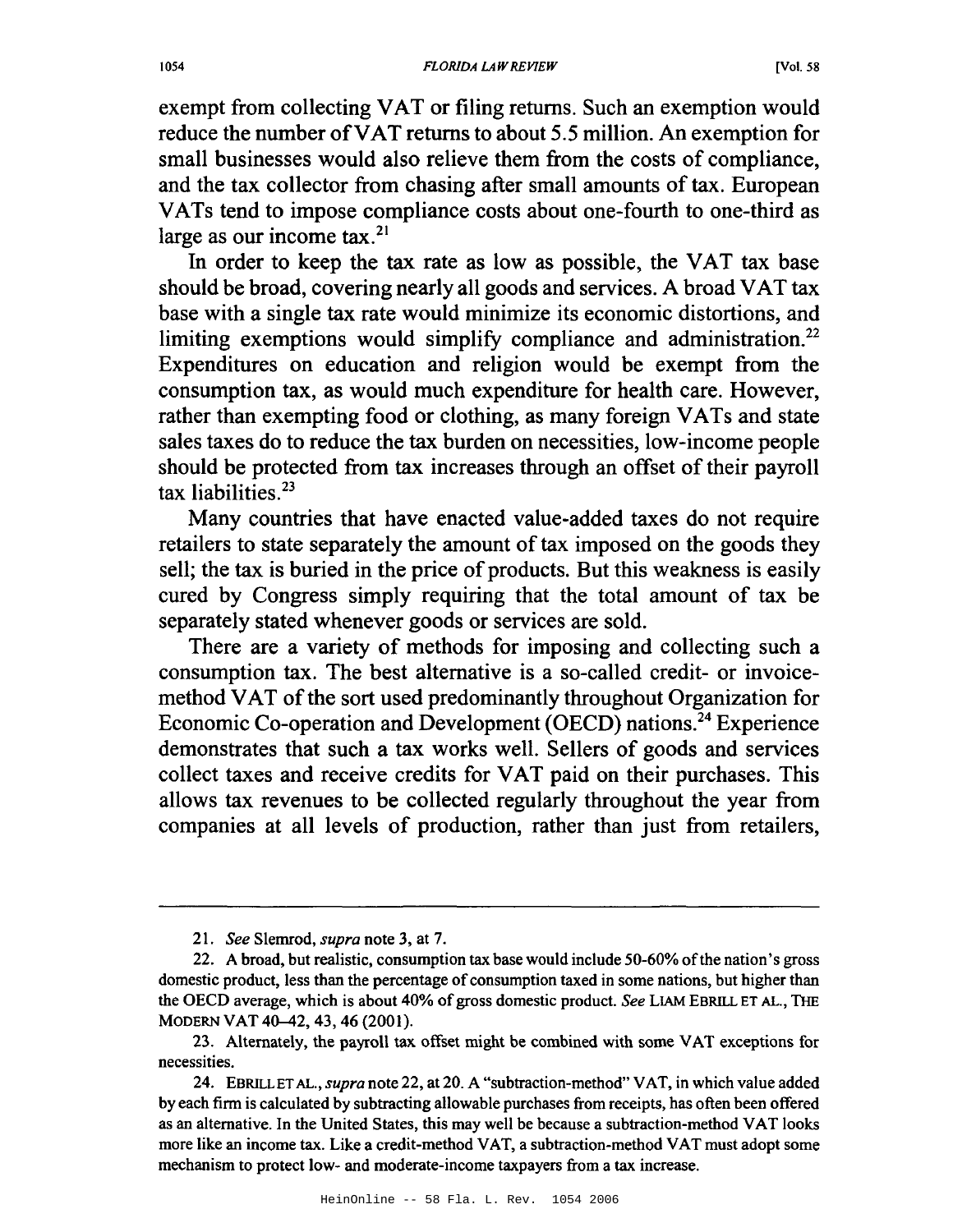thereby easing enforcement.25 A credit-method VAT also facilitates exemptions for small businesses (and for specified goods or services if such exemptions become politically necessary). The key point is this: The consumption tax should be collected only from businesses, and the tax should be imposed on a broad base at a level sufficient to free the vast majority of Americans both from any income tax liability and from any requirement to file tax returns.

Provide a Refundable Payroll-Tax Offset. Replace the earned-income tax credit and protect families with low and moderate income from any increased tax burden under this plan through a refundable payroll tax offset. Providing low- and middle-income workers offsets through the payroll tax withholding system would allow tax returns to be eliminated for these workers without increasing their taxes, while maintaining the EITC wage subsidy. Moreover, payroll tax offsets would put money in low-income workers' pockets when their paychecks are earned rather than through a lump-sum tax refund after year-end, as the EITC now does.

For several reasons, it is not appropriate that this tax relief correspond precisely to that provided by the current EITC. The EITC now contains serious penalties on marriage, which should not be replicated in any new system, and noncustodial parents are now treated as if they have no financial obligations to their children. Further, for families with children, relief greater than that provided by the EITC will be needed to offset any new tax burdens created by a consumption tax. This tax relief and wage subsidy for low-income workers would be administered by having employers adjust their employees' paychecks to provide additional takehome pay. The total amount of the adjustment would depend on how many children the worker has. To avoid an abrupt termination of relief with attendant high marginal tax rates on wages, families with children might be eligible for some tax offset with wages up to about \$50,000.

Calculating this offset to payroll tax withholding would not burden employers; tables would be provided by the IRS showing the amounts of the payroll tax offsets at different wage levels and family sizes. Employees whose payroll tax obligations are not sufficient to cover the adjustment would receive a direct increase in their take-home pay.

Although this take-home pay increase for low-income workers takes the form of a reduction of payroll tax deposits, like the current EITC it would not affect employees' Social Security benefits or the amounts credited to the Social Security Trust Fund. It would be funded from general revenues provided by the VAT.<sup>26</sup> Each employee's wages would

*<sup>25.</sup> See* EBRILL ET AL., *supra* note 22, at 15,20.

<sup>26.</sup> About two percentage points of a 14% VAT would be dedicated to this purpose.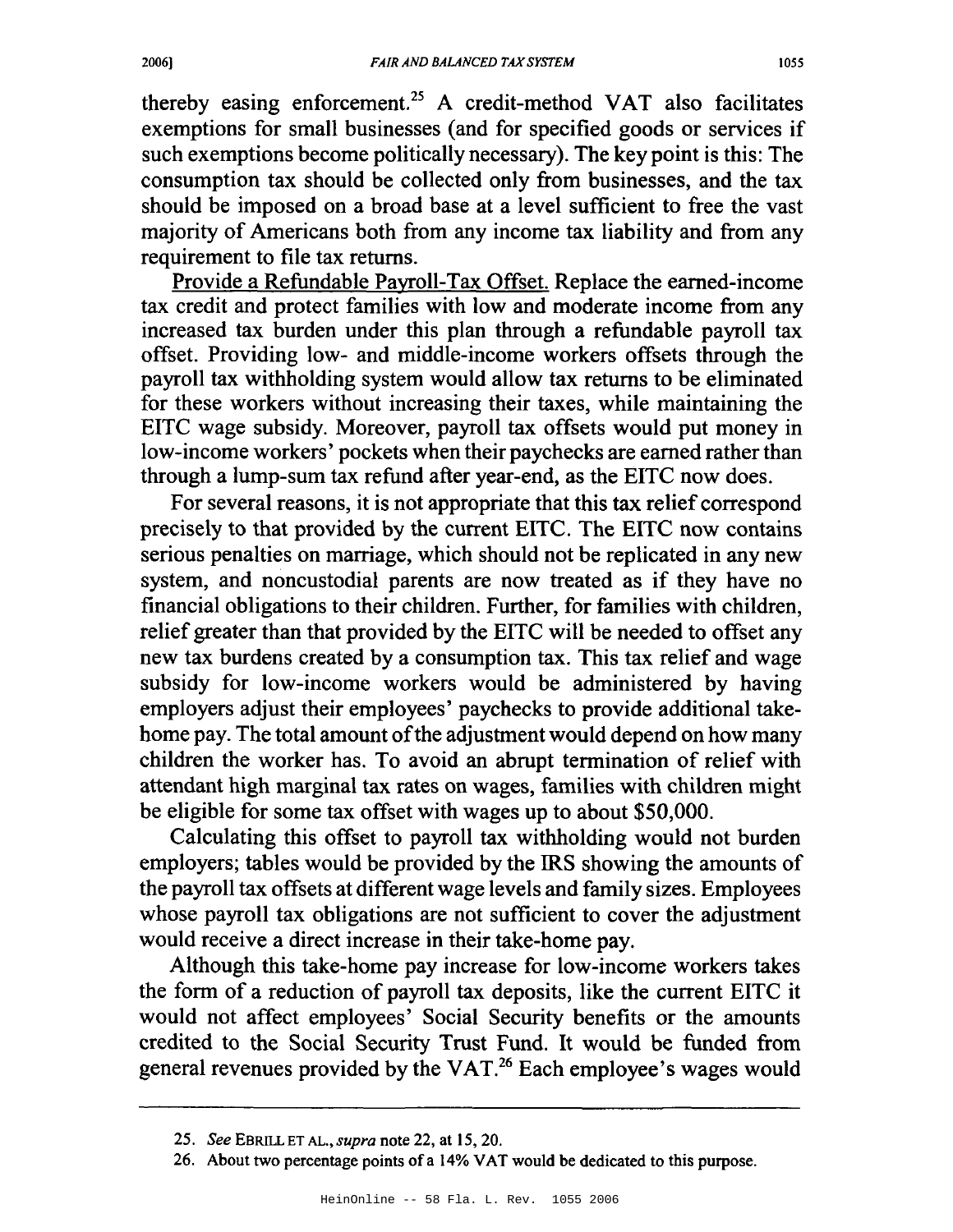be reported to the Social SecurityAdministration in full, thereby providing all necessary information to maintain the employee's full eligibility for Social Security benefits.

#### **CONCLUSION**

This plan is fair and balanced. It is fiscally sound, designed to maintain current federal government revenues. Unlike proposals to replace the income tax completely with either a "flat tax" or a national sales tax and some other proposals, this plan does not entail a substantial tax cut for high-income individuals, or a tax increase for those below the top tier.

This tax system would make the United States very similar to the average ofOECD countries in taxing consumption relative to GDP and in terms of tax rates on consumption (see Figures 2 and 3).

# Figure 2: Consumption Tax As A Percent of GDP<sup>27</sup>



Consumption Taxes (VAT and Sales Tax) as Percentage of GDP: 2002

27. Org. for Econ. Co-operation & Dev., OECD Revenue Statistics (2004).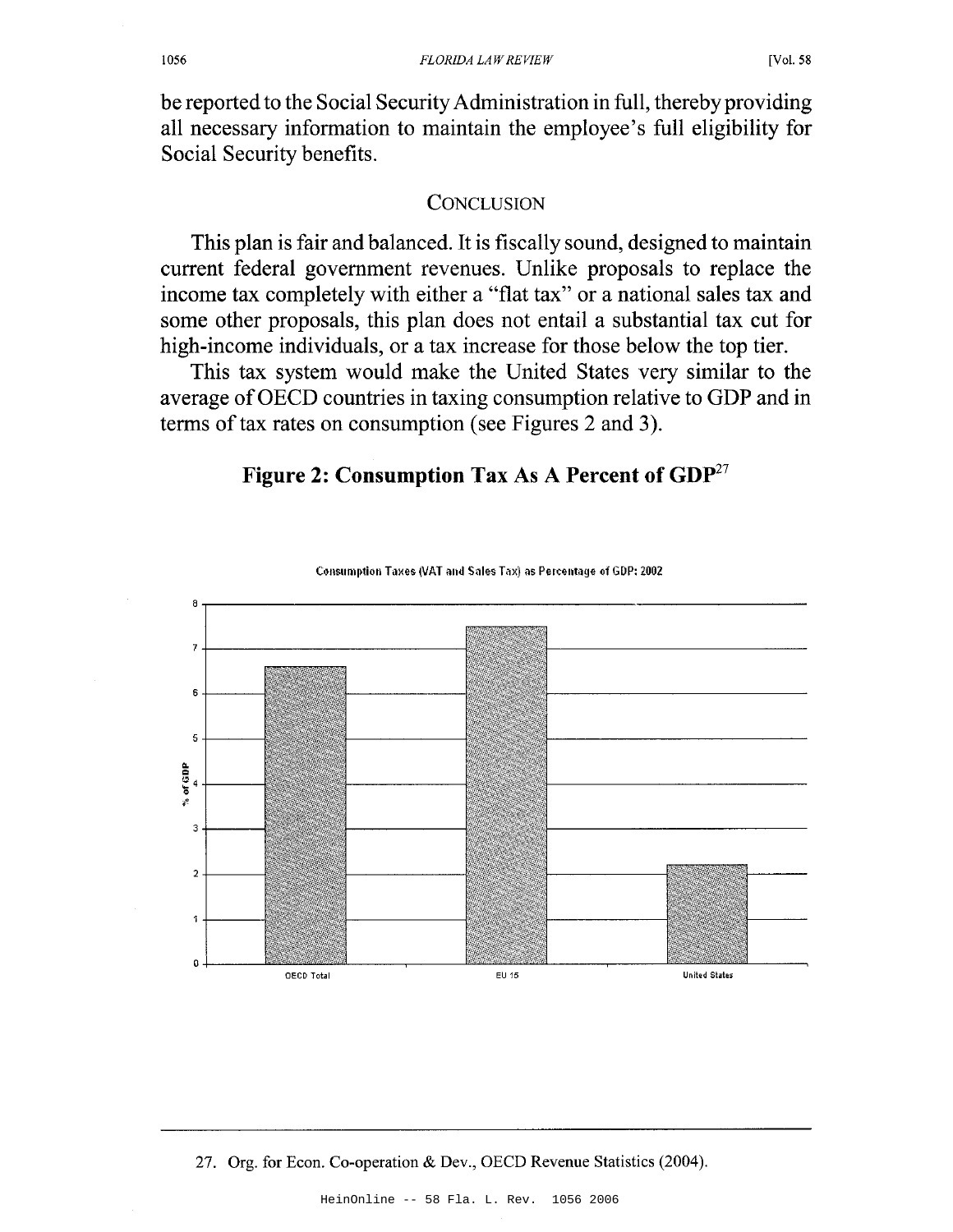# Figure 3: Consumption Tax Rates<sup>28</sup>



Consumption iVAT) Tax Rates in the EU, OECD members, and US: 2000 (unweighted rate averages)

28. ORG. FOR ECON. CO-OPERATION & DEV., CONSUMPTION TAX TRENDS: VAT/GST, EXCISE AND ENVIRONMENTALTAXES 16 (2001). The computations for the United States are based on data available from the Sales Tax Institute. *See* http://salestaxinstitute.com (last visited Jan. 10, 2002).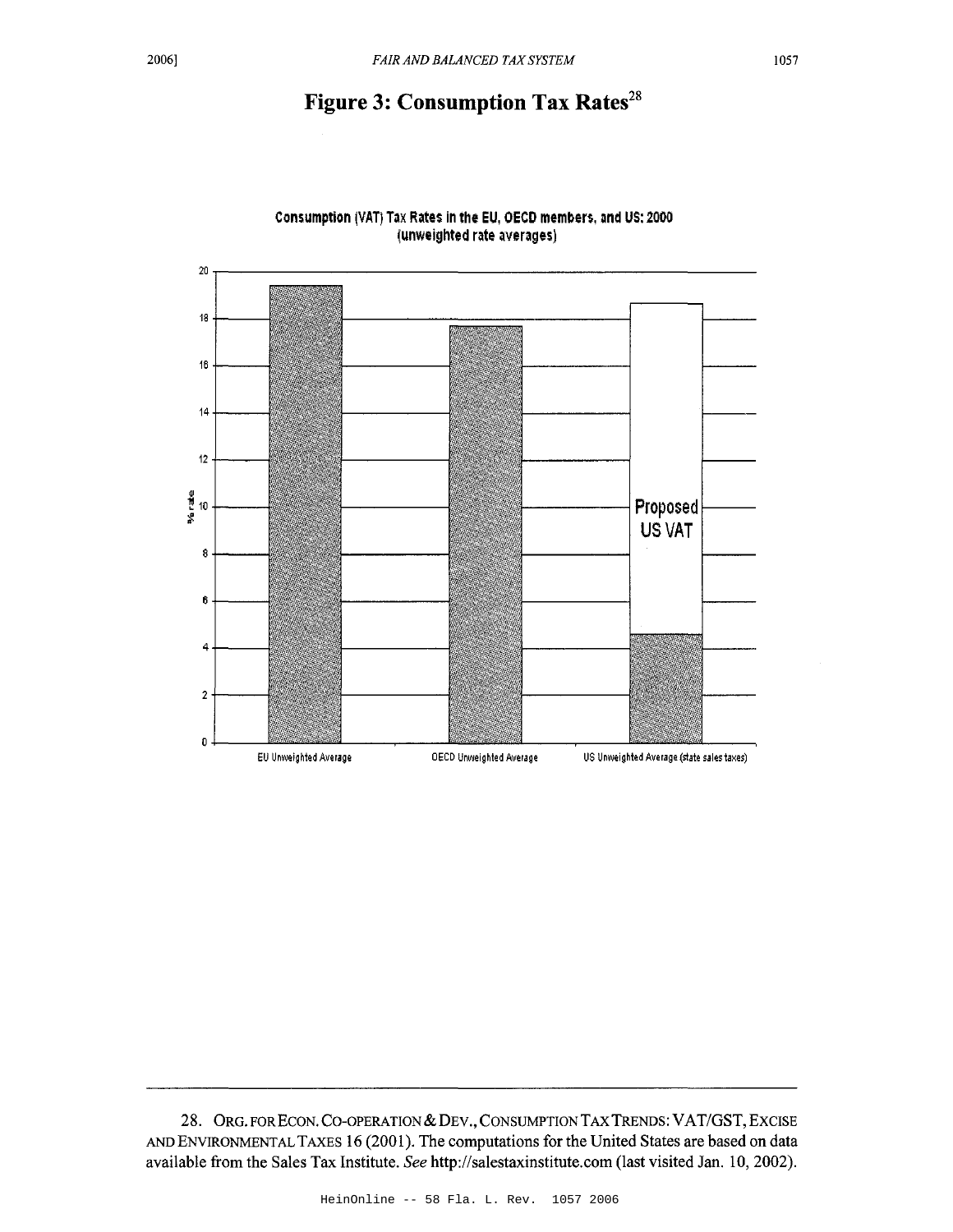Our income tax, however, would be very much smaller—and could be very much simpler—than what people generally face abroad (see Figure 4).



# **Figure 4: Income Tax Revenue** As A **Percent of** GDp29

29. Org. for Econ. Co-operation & Dev., OECD Revenue Statistics (2004) (reporting U.S. revenue for 2003 as 10.9% ofGDP). The U.S. figures for 2005 are the author's estimates.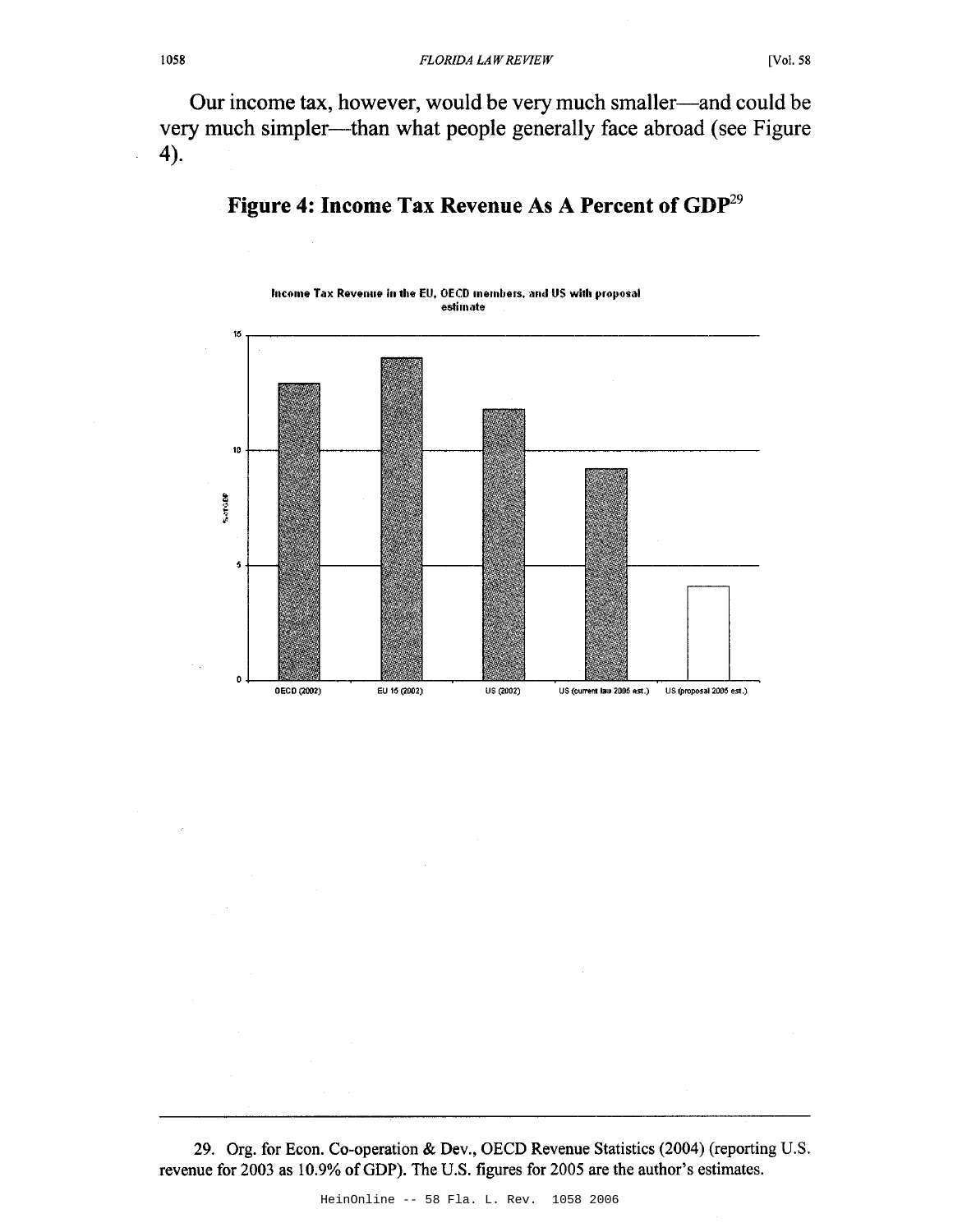This new tax system would have a number of important advantages:

• It would eliminate about 100 million of the 135 million income tax returns that are now filed (see Figure 5). One hundred fifty million people would no longer have to file tax returns. For them, April 15 would just be another day.

# **Figure 5: Tax Returns: Current Law and Proposal30**



30. U.S. CENSUSBUREAU, STATISTICALABSTRACTOFTHE UNITED STATES (1956); INTERNAL REVENUE SERV., U.S. DEP'T OF THE TREAS., INTERNAL REVENUE SERVICE DATA BOOK 2000 (2001). GAO has estimated that an exemption for small businesses with gross receipts of\$l 00,000 or less would reduce the required number of VAT returns from 24 million to 5.4 million. We assume here that such a small business exemption would be included in a VAT and show 8 million VAT returns filed, since some small businesses will opt into the VAT to obtain refunds and to account for growth since the GAO report was published. U.S. GEN. ACCOUNTING OFFICE, TAX POLICY: VALUE-ADDED TAX: ADMINISTRATIVE COSTS VARY WITH COMPLEXITY AND NUMBER OF BUSINESSES 62 (1993).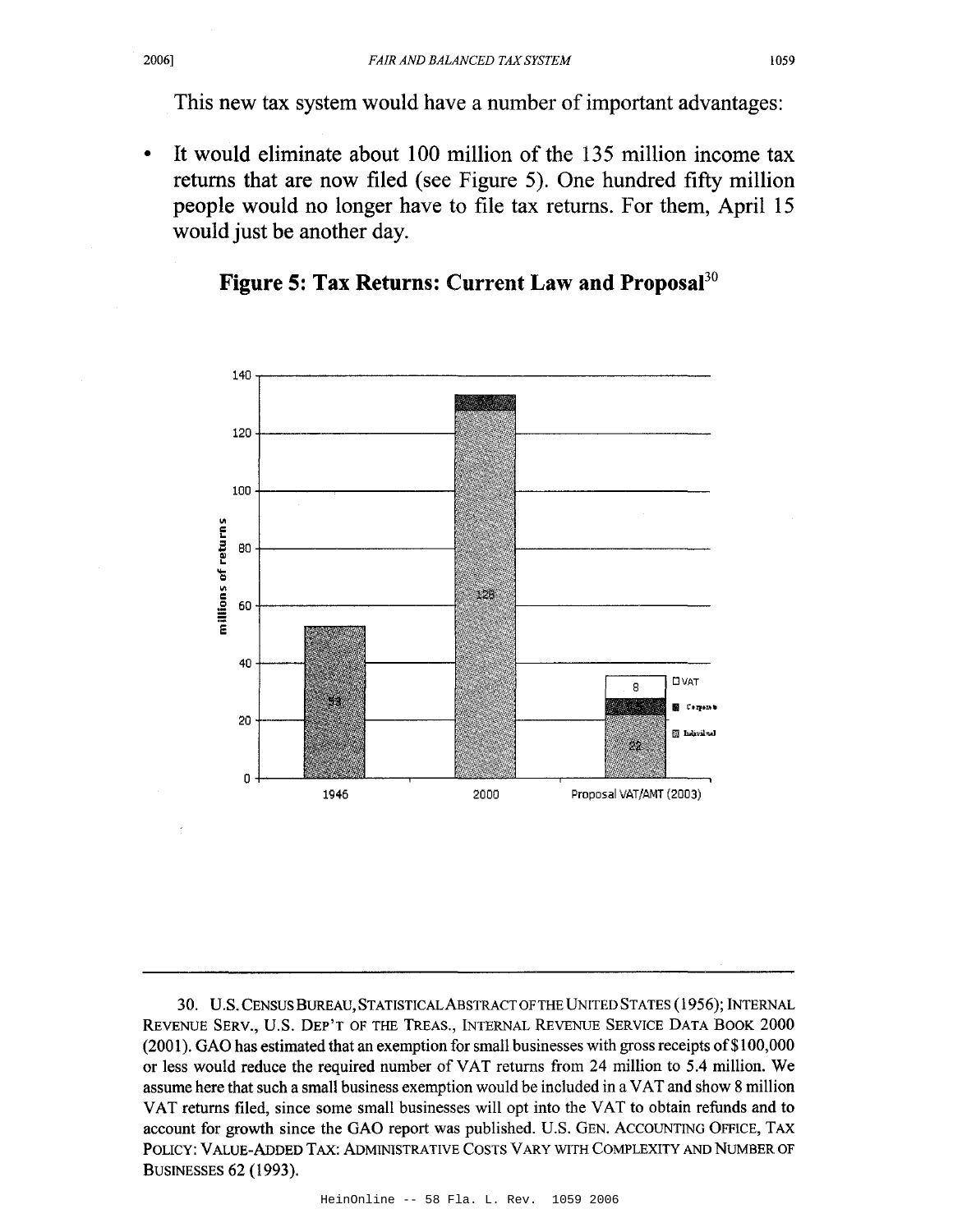- Itwould be far more favorable for savings and economic growth. Most Americans would owe no tax on savings, and taxes on savings and investment would be lower for everyone. We would also maintain incentives for employers to provide both health insurance and retirement savings plans for their employees. The United States would be an extremely attractive place for corporate investments of both U.S. citizens and foreigners. This plan should stimulate economic growth and create additional jobs for American workers, producing substantial long-term benefits for the American economy.
- It eliminates all marriage penalties, something that Congress has so far been unable to do under the current income tax.
- It not only gives the United States a substantial economic leg-up in the world economy, but does so by combining taxes commonly used throughout the world. Thissystem facilitates international coordination and fits well within existing international tax and trade agreements.
- It avoids the difficult issues of transition to an entirely new system that have haunted other proposals to move away from reliance on the income tax.
- It would reduce the IRS workload so that the agency could do its job.

Finally, although Congress will always tinker with the details of taxation, this system promises more stability than the alternatives. I have already said why a pure flat-rate tax on other consumption or income will remain neither flat nor pure for very long. And incremental income tax changes favorable to savings and investment today will be easy for Congress to reverse tomorrow. Moreover, as long as the vast majority of Americans are required to file tax returns, Congress and future presidents will find irresistible a hodgepodge of tax incentives for this or that expenditure or behavior. This is, after all, how the income tax became the mess it is today. But when the vast majority of families pay their taxes only at the cash register, the political payoff from income tax incentives will diminish dramatically.

And—short of a major catastrophe—it is hard to imagine any member standing on the floor of Congress urging a reduction in the \$100,000 exemption to bring more people into the income tax. Last century, it took World War II for this nation to extend the income tax to the masses. Instead, representatives and senators will be clamoring to get more and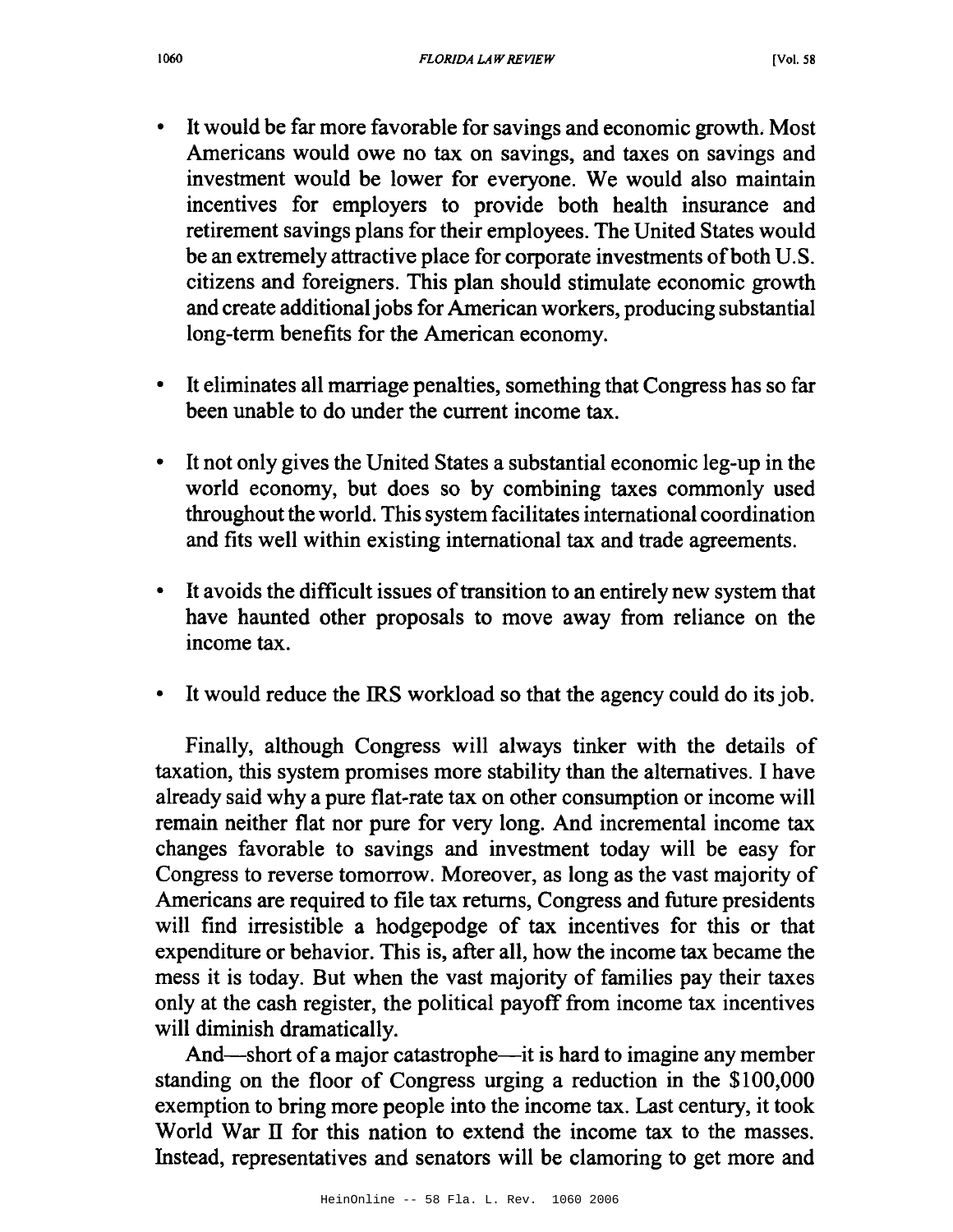more people out from under the income tax.

The greatest threat to the stability of this tax structure is that income or value-added tax rates might rise over time. To protect against the latter, I have urged that we enact a VAT rate high enough (given existing state sale taxes) to leave little room for further increases and use all the money the VAT produces to eliminate income taxation while protecting low- and moderate-income families from a tax increase. For the former, capital mobility in today's global economy offers real protection against individual and corporate income tax rate increases. The trend around the world is toward lower, not higher, income tax rates. Some have, nevertheless, expressed concern that with an income tax limited to higherincome taxpayers, the risk of future rate increases grows. But this risk is fully present under the current income tax: Nearly 54% of its revenue comes from the top 5% of returns with the highest income, nearly twothirds from the top  $10\%$ <sup>31</sup> I have also urged enactment of a supermajority voting requirement-60% of both the House and Senate-to raise either consumption or income tax rates, or to lower the income tax exemption. With this protection, the American people could look forward to a simple, fair, progrowth tax system for the twenty-first century.

Here's what the *Economist* said about this plan: "Taken together, Mr. Graetz's plans imply a wholesale change to America's tax system. That may render them politically unrealistic. Nonetheless, the looming AMT crisis suggests that America has a rare opportunity to clean up its tax code. If he is really serious about reform, Mr. Bush should grasp it. $m<sup>32</sup>$ 

*<sup>31.</sup> See* STATISTICS OF INCOME *ON.,* I.R.S., U.S. DEP'T OF THE TREAS., IRS STATISTICS OF INCOME (2004).

*<sup>32.</sup> A Promising Alternative,* ECONOMIST, Nov. 27, 2004, at 80.